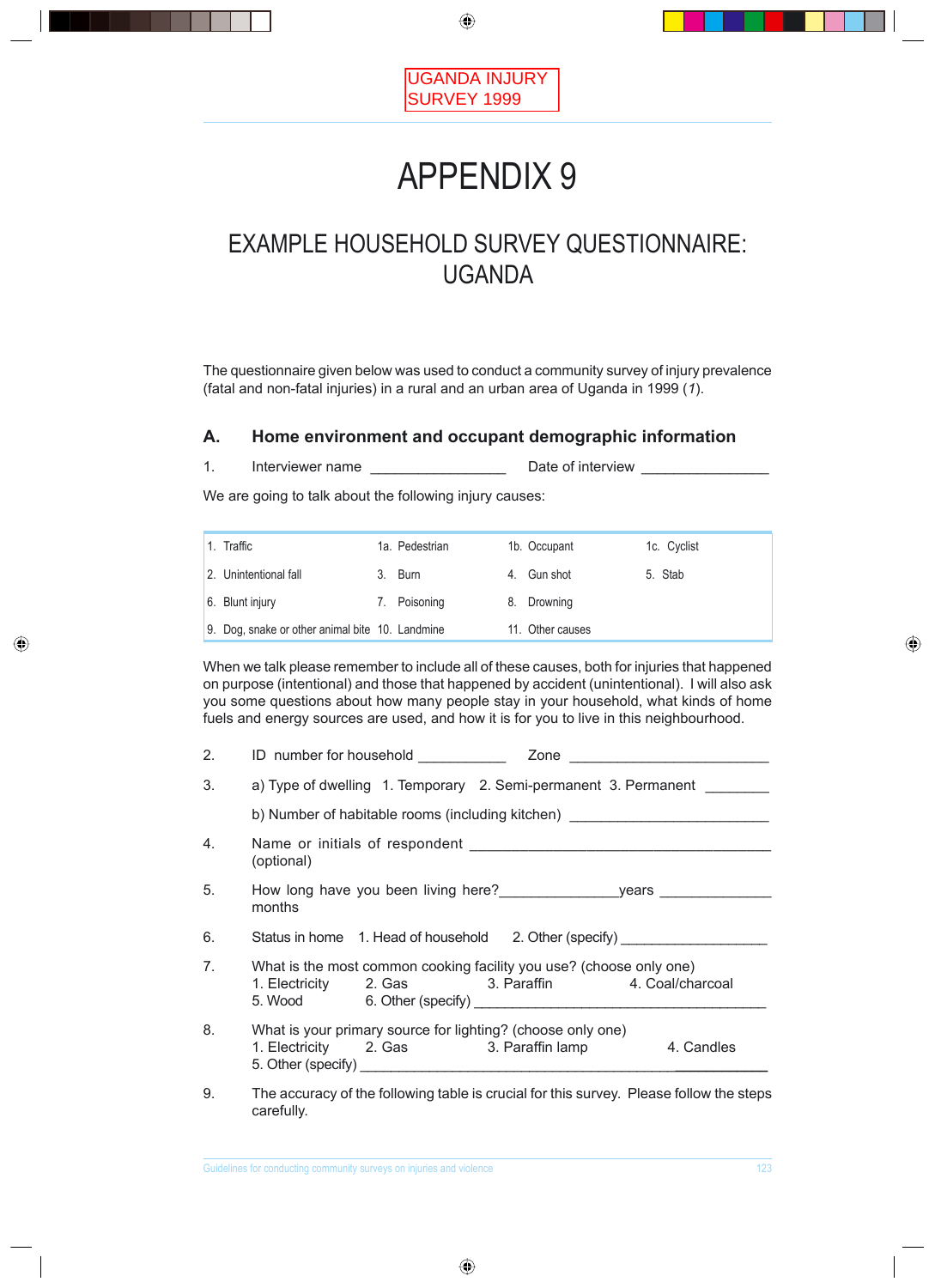A. List all people currently in household AND also those who have died of injury in the last 5 years.

 **Record the number of injury events for each individual. If an individual has no event place a 0 in that cell so that all cells are lled. Some households will have more than one injury form and some individuals will require more than one injury form as well.**

| Individual<br>no. | Name or<br>initials | Gender<br>(M/F) | Present age<br>or death age | <b>Morning</b><br>alcohol |                              | Number of injury events    |                         |
|-------------------|---------------------|-----------------|-----------------------------|---------------------------|------------------------------|----------------------------|-------------------------|
|                   |                     |                 | (years)                     | (Y/N)                     | <b>Recovered</b><br>6 months | <b>Disabled</b><br>current | <b>Death</b><br>5 years |
| #1.<br>Respondent |                     |                 |                             |                           |                              |                            |                         |
| #2.               |                     |                 |                             |                           |                              |                            |                         |
| #3.               |                     |                 |                             |                           |                              |                            |                         |
| #4.               |                     |                 |                             |                           |                              |                            |                         |
| #5.               |                     |                 |                             |                           |                              |                            |                         |
| #6.               |                     |                 |                             |                           |                              |                            |                         |
| #7.               |                     |                 |                             |                           |                              |                            |                         |
| #8.               |                     |                 |                             |                           |                              |                            |                         |

NOW GO TO SECTION B.

FILL OUT A SEPARATE FORM FOR:

- EACH DEATH
- **EACH CURRENT DISABILITY**
- EACH INJURY WITH RECOVERY IN THE LAST 6 MONTHS.

# **B. Individual injury event form**

DETAILED INJURY INFORMATION FOR ALL DEAD, DISABLED, OR INDIVIDUALS INJURED. THERE SHOULD BE ONE FORM FOR EACH DEATH IN THE LAST 5 YEARS, ALL CURRENT DISABILITIES AND FOR RECEOVERED INJURIES IN THE LAST 6 MONTHS.

*Some people may have more than one form.*

Check one from the box:

| Death (last 5 years) | Disability (current)                                               | Recovered injury (last 6 months) |
|----------------------|--------------------------------------------------------------------|----------------------------------|
| Household ID number  | Individual number                                                  | (from table)                     |
|                      | Total number of injury events for this person in the last 6 months |                                  |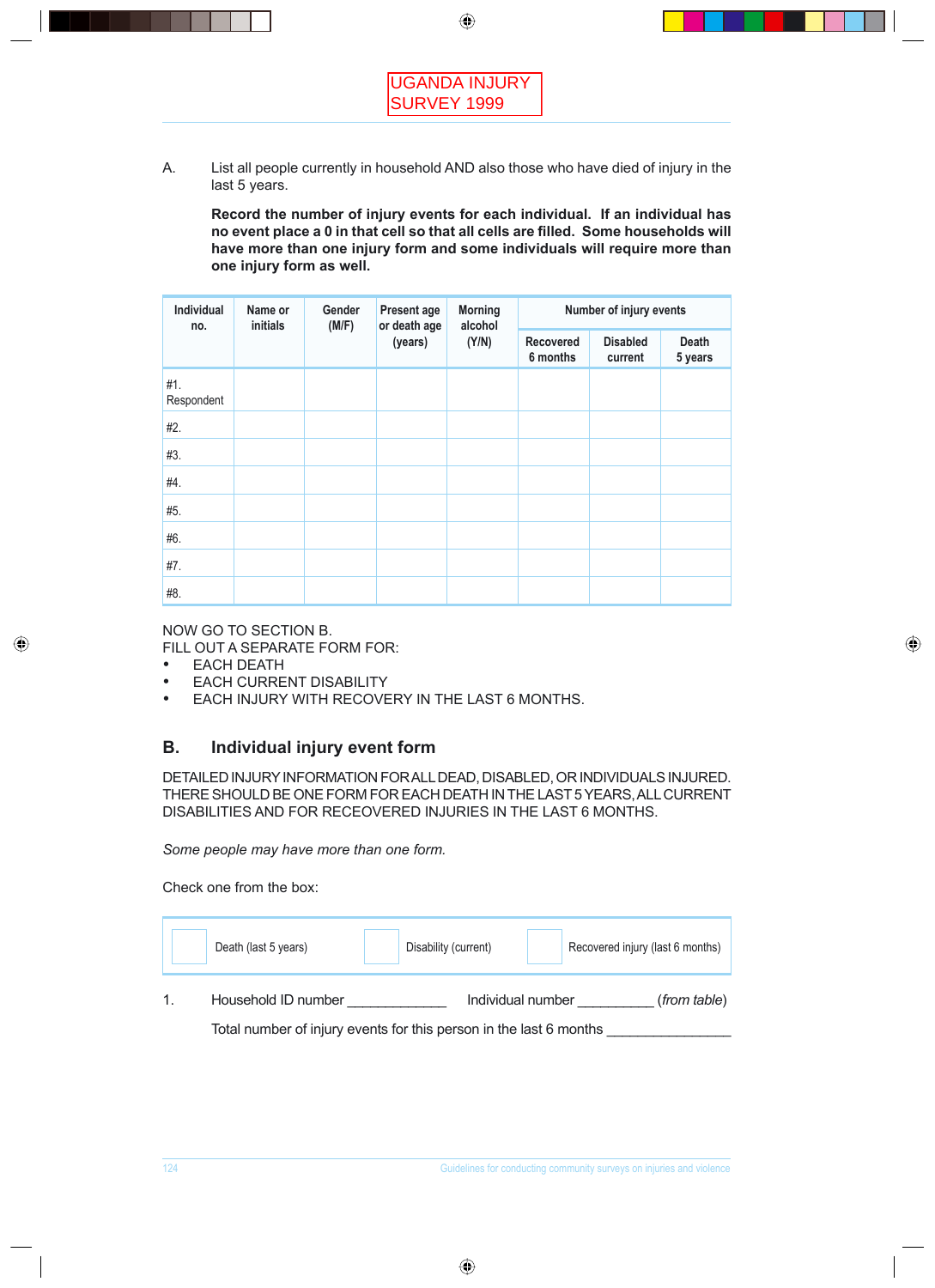

2. From the list below, what caused that death, disability or injury checked in the box above? \_\_\_\_\_\_\_\_\_\_\_\_\_\_\_\_\_\_\_\_\_\_\_\_\_\_\_\_\_\_\_\_\_\_\_\_\_\_\_\_\_\_\_\_\_\_\_\_\_\_\_\_\_\_\_\_\_\_

|     | 1. Traffic                                                                                                                                                                                                                      | 1a. Pedestrian                | 1b. Occupant     |                                                                                                                        | 1c. Cyclist                        |
|-----|---------------------------------------------------------------------------------------------------------------------------------------------------------------------------------------------------------------------------------|-------------------------------|------------------|------------------------------------------------------------------------------------------------------------------------|------------------------------------|
|     | 2. Unintentional fall<br>3. Burn                                                                                                                                                                                                |                               | 4. Gun shot      |                                                                                                                        | 5. Stab                            |
|     | 6. Blunt injury<br>7. Poisoning                                                                                                                                                                                                 |                               | 8. Drowning      |                                                                                                                        |                                    |
|     | 9. Dog, snake or other animal bite 10. Landmine                                                                                                                                                                                 |                               | 11. Other causes |                                                                                                                        |                                    |
| 3.  | Did the death, disability or recovered injury occur in the last 6 months?<br>1. Yes<br>2. No                                                                                                                                    |                               |                  |                                                                                                                        |                                    |
| 4.  | Did the event happen in the study area?<br>1. Yes<br>2. No                                                                                                                                                                      |                               |                  |                                                                                                                        |                                    |
| 5.  | Date of injury leading to death or disability ______ year ______ month                                                                                                                                                          |                               |                  |                                                                                                                        |                                    |
| 6.  | Age (at death, disability, or injury) _________ years ______ months                                                                                                                                                             |                               |                  |                                                                                                                        |                                    |
| 7.  | Occupation of person<br>1. Peasant farmer<br>4. Pre-school child/baby 5. Civil servant/private employee<br>6. Causal labourer 7. Driver/turn boy/conductor<br>8. Small business owner 9. Large business owner<br>10. Unemployed | 2. Student/pupil 3. Housewife |                  | 11. Other (specify) <u>______________________</u>                                                                      |                                    |
| 8.  | Where did the injury happen? _<br>1. Home<br>4. Bar/disco<br>7. Public or office building 8. School                                                                                                                             | 2. Farm                       |                  | 3. Industry<br>9. Sport                                                                                                | 5. Road in town 6. Road in country |
| 9.  | Was the injury intentional or unintentional?<br>1. Unintentional<br>2. Intentional<br>a. Assault/homicide b. Abuse c. Self-inflicted d. Legal intervention<br>e. Terrorism/war<br>3. Undetermined                               |                               |                  |                                                                                                                        |                                    |
| 10. | How did it happen?                                                                                                                                                                                                              |                               |                  |                                                                                                                        |                                    |
| 11. | Who initially tried to help the deceased, disabled or injured person in this event?<br>1. Bystander<br>4. Ambulance                                                                                                             | 2. Friend/family              |                  | 3. Police<br>5. Fire brigade 6. No help                                                                                | 8. Unknown                         |
| 12. | Did he/she seek treatment outside the household?<br>1. Yes                                                                                                                                                                      | 2. No                         |                  |                                                                                                                        |                                    |
| 13. | If yes, where did he/she seek treatment?<br>1. Hospital<br>4. Community health worker 5. Untrained practitioner or drug store<br>6. Traditional practitioner 7. Other (specify) _________________________________               |                               | 2. Health centre | 3. Clinic                                                                                                              |                                    |
| 14. | If a hospital, which hospital?                                                                                                                                                                                                  |                               |                  | <u> 2000 - Jan Barnett, mars eta bainar eta bainar eta baina eta baina eta baina eta baina eta baina eta baina eta</u> |                                    |
|     |                                                                                                                                                                                                                                 |                               |                  |                                                                                                                        |                                    |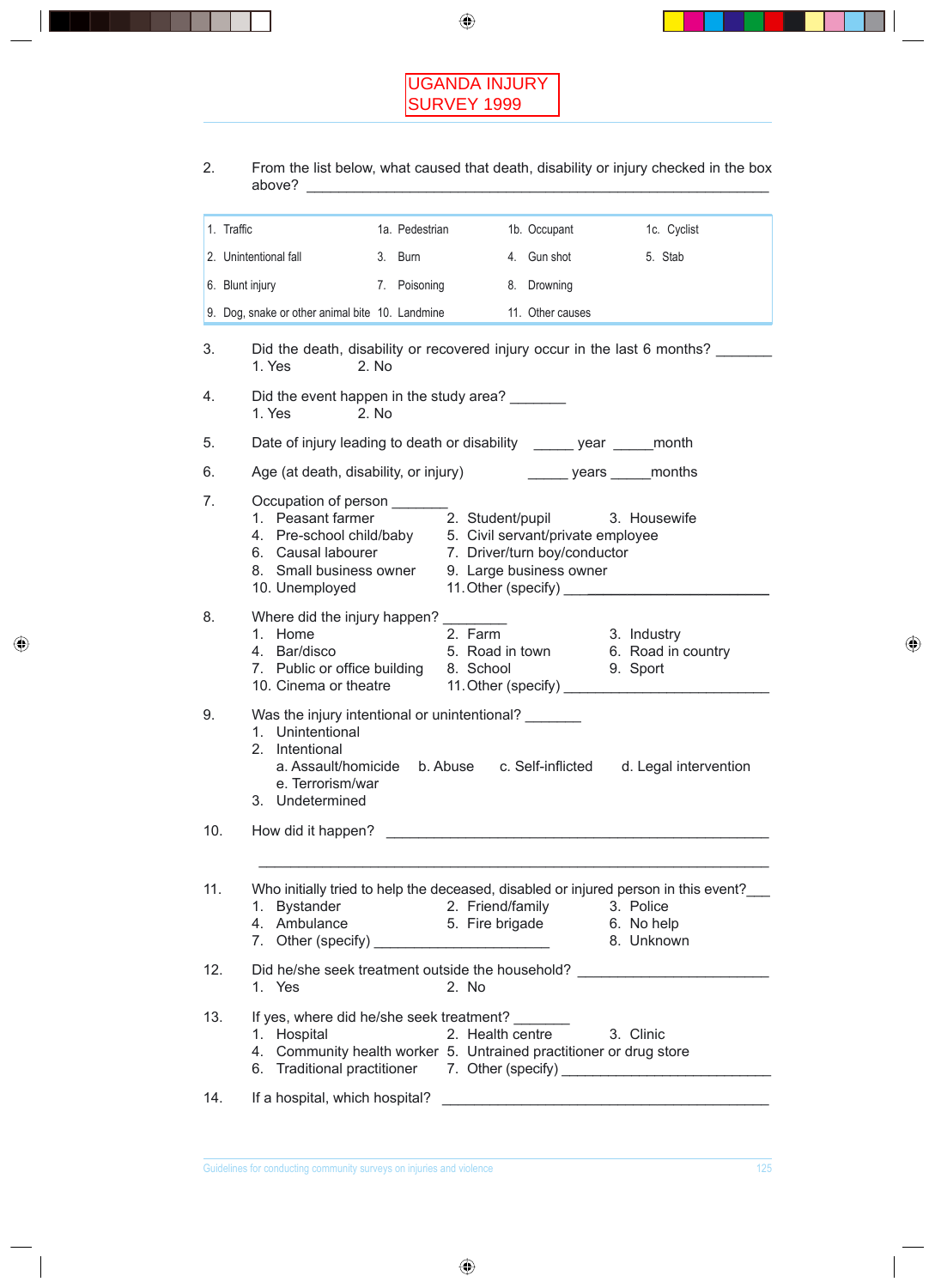# UGANDA INJURY SURVEY 1999

| 15. | Was he/she admitted?<br>1. Yes                                                      | 2. No       | 3. Unknown                                                                                                          |
|-----|-------------------------------------------------------------------------------------|-------------|---------------------------------------------------------------------------------------------------------------------|
| 16. | In the case of death where did he/she die?<br>1. At the injury scene 2. In hospital |             | 3. Elsewhere (specify)                                                                                              |
| 17. | When did the injury happen?<br>Day: ____________<br>Time:                           | 1.Day light | 1. Weekday 2. Weekend<br>2. After dark                                                                              |
| 18. | 1. None<br>3. From one week to a month                                              |             | How many days of work or school were lost by the injured person?<br>2. Less than one week<br>4. More than one month |
| 19. | 1. None<br>3. From one week to a month 4. More than one month                       |             | How many days of work or school were lost by the household caregiver?<br>2. Less than one week                      |
| 20. | 1. Yes                                                                              | 2. No       | Did the household have to borrow money to take care of the injured person?<br>3. Unknown                            |

### **C. Perceptions of safety, injury causes and injury solutions**

**What people feel about their safety and what they believe the causes of injuries to be are important for prevention planning. Ask the respondent to say how he/she feels about the following statements concerning safety and questions about the causes and solutions for injuries.**

| I feel safe when walking alone in the neighbourhood during the day.<br>1. Strongly agree 2. Agree 3. Disagree 4. Strongly disagree 5. No answer   |
|---------------------------------------------------------------------------------------------------------------------------------------------------|
| I feel safe when walking alone in the neighbourhood during the night.<br>1. Strongly agree 2. Agree 3. Disagree 4. Strongly disagree 5. No answer |
| I plan on staying in this neighbourhood for many years to come.<br>1. Strongly agree 2. Agree 3. Disagree 4. Strongly disagree 5. No answer       |
| I have deep feelings of companionship with my neighbours.<br>1. Strongly agree 2. Agree 3. Disagree 4. Strongly disagree 5. No answer             |
| I visit my neighbours in their homes frequently.<br>1. Strongly agree 2. Agree 3. Disagree 4. Strongly disagree 5. No answer                      |
| The following weapon is in my home:<br>1. None<br>2. Firearm<br>3. Axe or spear<br>4. Machete<br>5. Club<br>6. Other<br>7. No Answer              |
| Is there violence in this neighbourhood ? 1. Yes<br>2. No<br>If so, why? (short narrative).                                                       |

narrative) \_\_\_\_\_\_\_\_\_\_\_\_\_\_\_\_\_\_\_\_\_\_\_\_\_\_\_\_\_\_\_\_\_\_\_\_\_\_\_\_\_\_\_\_\_\_\_\_\_\_\_\_\_\_\_\_\_

\_\_\_\_\_\_\_\_\_\_\_\_\_\_\_\_\_\_\_\_\_\_\_\_\_\_\_\_\_\_\_\_\_\_\_\_\_\_\_\_\_\_\_\_\_\_\_\_\_\_\_\_\_\_\_\_\_\_\_\_\_\_\_\_